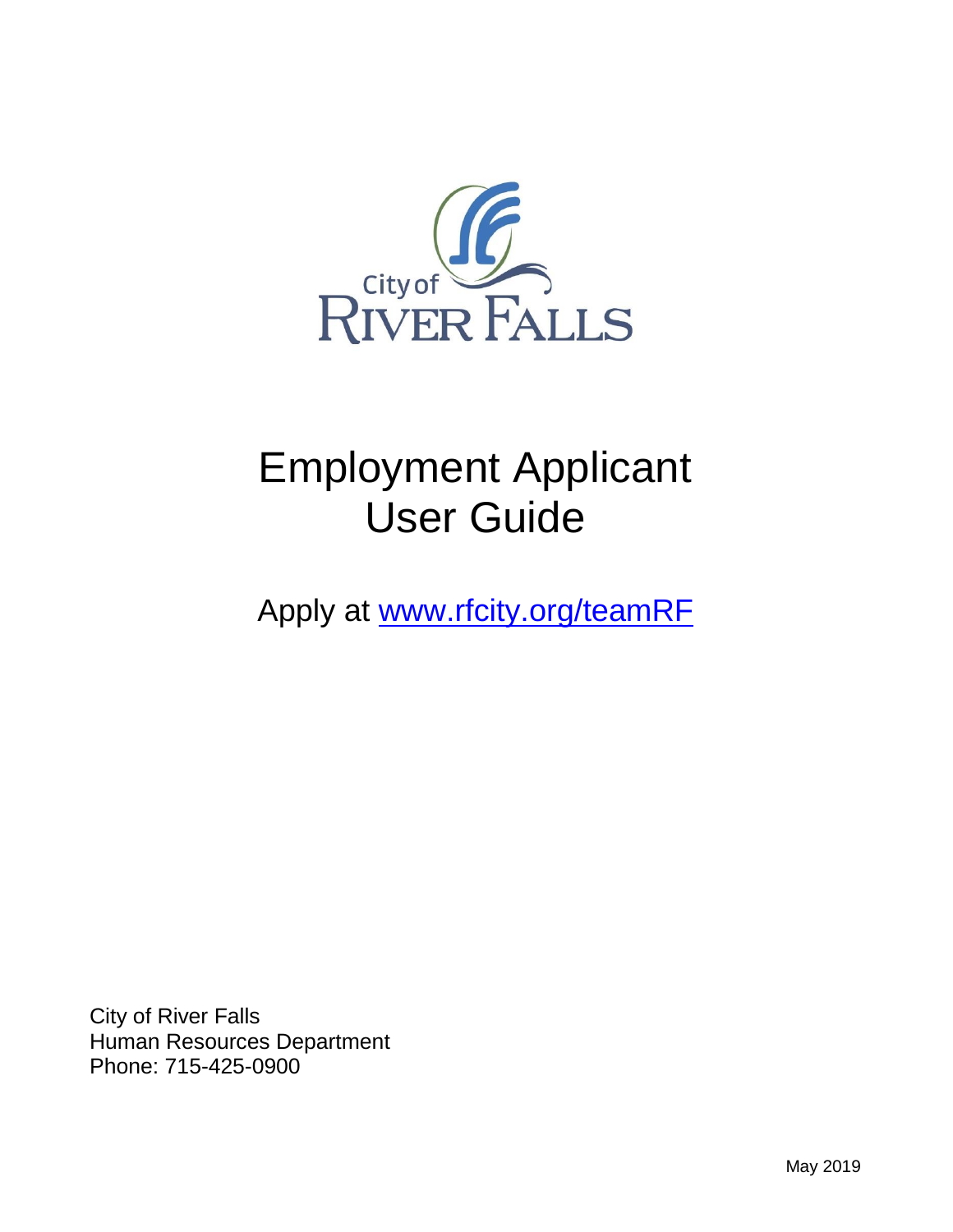# **Computer Access**

If you are a local applicant and do not have access to a computer, please visit a Pierce or St. Croix County library.

#### **Pierce County Libraries**

Chalmer Davee Library (UWRF) 330 E Cascade Avenue River Falls, WI 715-425-3321

312 W Main Street Ellsworth, WI 715-273-3209

111 N Main Street Elmwood, WI 715-639-2615

611 Main Street Plum City, WI 715-647-2373

800 N Borner Street Prescott, WI 715-262-5555

E121 S 2nd Street Spring Valley, WI 715-778-4590

#### **St. Croix Co. Libraries and Job Center**

Baldwin Public Library 400 Cedar Street Baldwin, WI 715-684-3813

127 Pine Street Glenwood City, WI 715-265-7443

825 Broadway Street Hammond, WI 715-796-2281

700 1st Street Hudson, WI 715-386-3101

155 E 1st Street New Richmond, WI 715-243-0431

140 Union Street River Falls, WI 715-425-0905

311 W Warren Street Roberts, WI 715-749-3849

#### **Job Center**

St. Croix Valley Job Center 704 N Main Street Unit B River Falls, WI 715-426-0388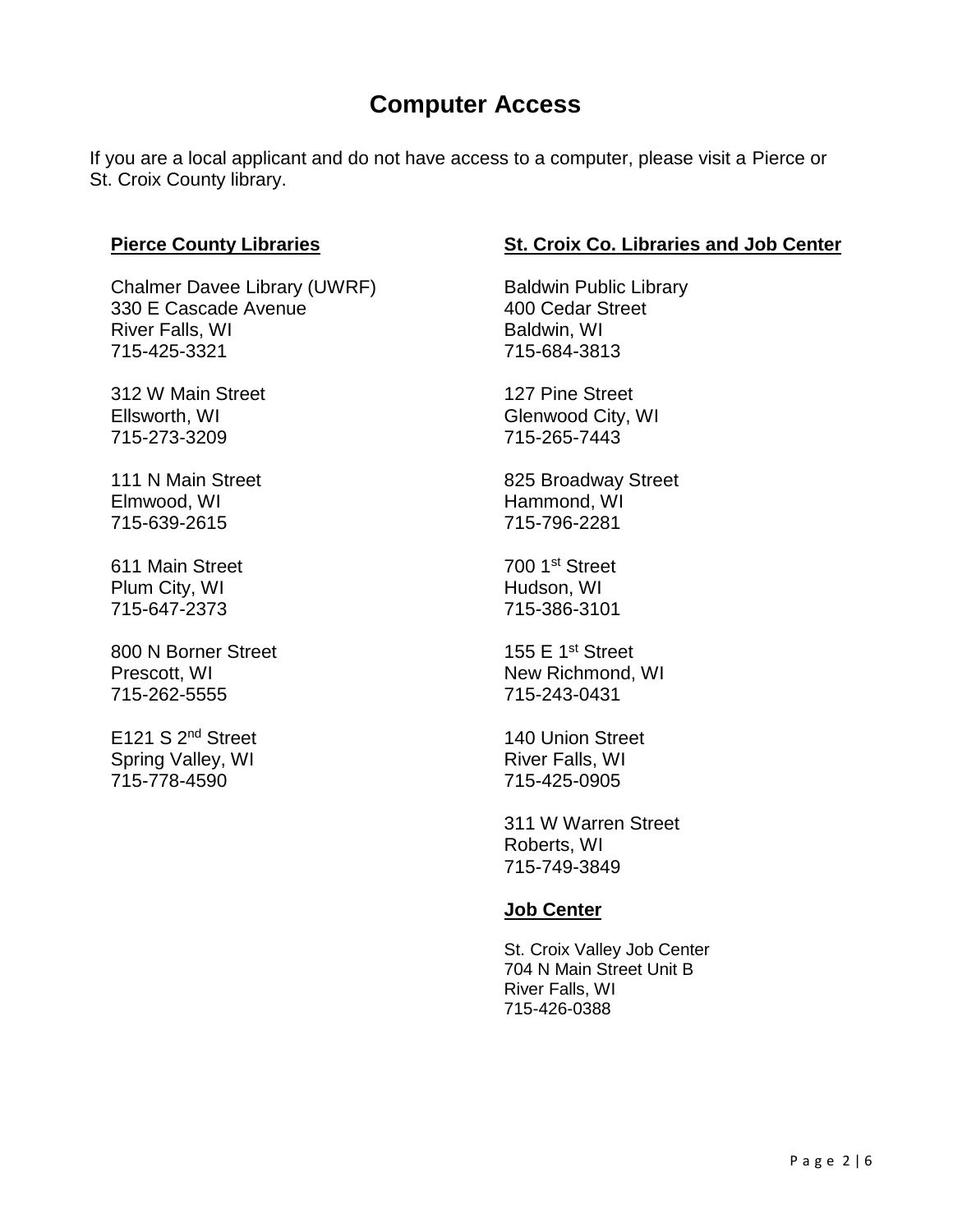# **City of River Falls Online application and job interest card submittal**

This guide will take you through the process of applying for a position with the City of River Falls online as well as submitting a Job Interest Card.

#### **Online application process**

Below is a sample of the **Employment Central** page for the City of River Falls. On this page you will have the ability to access current job postings, job descriptions, job interest cards, help and support, and legal and privacy information. Click the menu to access these options.

## **Employment Central**



**STEP 1:** Click on the position in which you have interest or are applying. You will be able to view the job description, benefits, and supplemental questions. When you scroll to the bottom of the screen you can click the apply button to submit your application.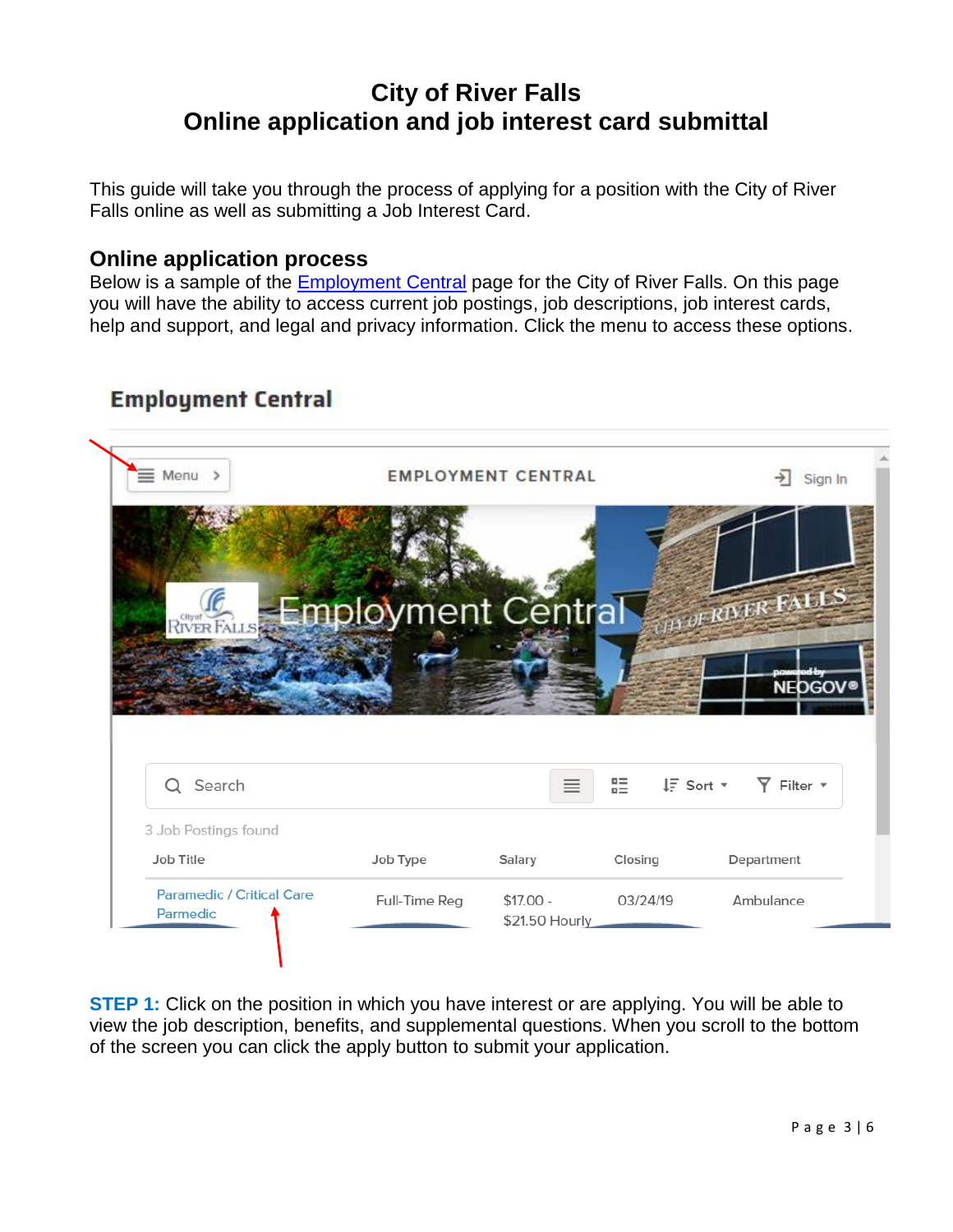|                   | > 白 6 5 8                                 | in                | <b>APPLY</b>                             | × |
|-------------------|-------------------------------------------|-------------------|------------------------------------------|---|
|                   | <b>Paramedic / Critical Care Parmedic</b> |                   |                                          |   |
| Salary $(i)$      | \$17.00 - \$21.50 Hourly                  | Location(i)       | Ambulance 175 E Cedar River<br>Falls, WI |   |
| <b>Job Type</b>   | <b>Full-Time Reg</b>                      | <b>Department</b> | Ambulance                                |   |
| <b>Job Number</b> | 2019 Paramedic                            |                   |                                          |   |
| <b>Closing</b>    | 3/24/2019 11:59 PM Central                |                   |                                          |   |
|                   | <b>DESCRIPTION</b>                        | <b>BENEFITS</b>   | <b>QUESTIONS</b>                         |   |

**STEP 2:** Once you click the "Apply" link, you will be directed to the government jobs website login page: [www.governmentjobs.com](http://www.governmentjobs.com/)

| Sign in to apply<br>All fields are required | Create an account                 |  |  |  |
|---------------------------------------------|-----------------------------------|--|--|--|
| Username or Email                           | --1                               |  |  |  |
| Password                                    | --1                               |  |  |  |
|                                             | Sign In                           |  |  |  |
|                                             | Forgot Username?   Reset Password |  |  |  |
| £                                           | or sign in with<br>Facebook       |  |  |  |

**STEP 3:** If you are a **first-time user** you will start with "Create an account." The website will walk you through setting up your account. When you create the account, you should make note of your user name and password to reuse when applying for other positions with the City. *Please note:* You will not be able to create another applicant account using the same email address.

If you are a **returning user**, you will "Sign in to apply" using the email address and password you previously created.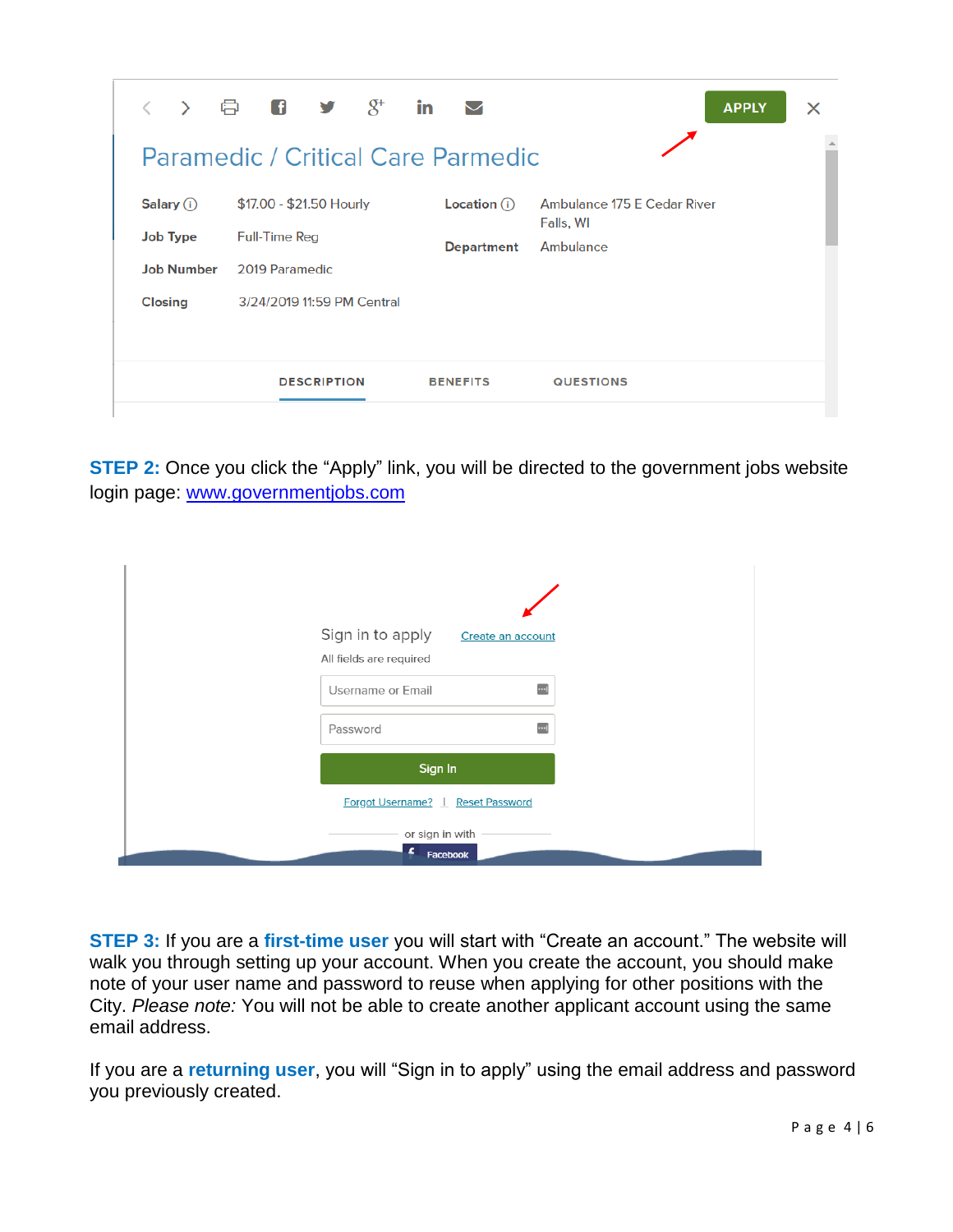#### **Tip: You do not need to create a new application every time you apply for a position**.

You can have one application, or several saved under various names in your account. You will also be able to attach documents including resume and cover letter.

**STEP 4:** Complete all the applicable areas of the application:

- General information
- **Education**
- Work experience
- Additional information, which includes certificates/ licenses, skills, etc.
- References
- Agency-wide questions: This is for Equal Employment Opportunity Commission (EEOC) purposes only. This data is confidential and will not be viewed by the recruiter or hiring manager. **Note:** If you've previously completed an application and EEOC questions, click "populate."
- Supplemental questions: These are specific to each job posting
- Certify and submit

Once you certify and submit your application, you will receive a confirmation email. If at any time you are having difficulty, please go to the menu tab and click "Help & Support" in the dropdown of options.

### **Employment Central**



If you need additional applicant support, please call NeoGov at 855-524-5627.

**Congratulations!** You have now completed the steps to apply online at the City of River Falls.